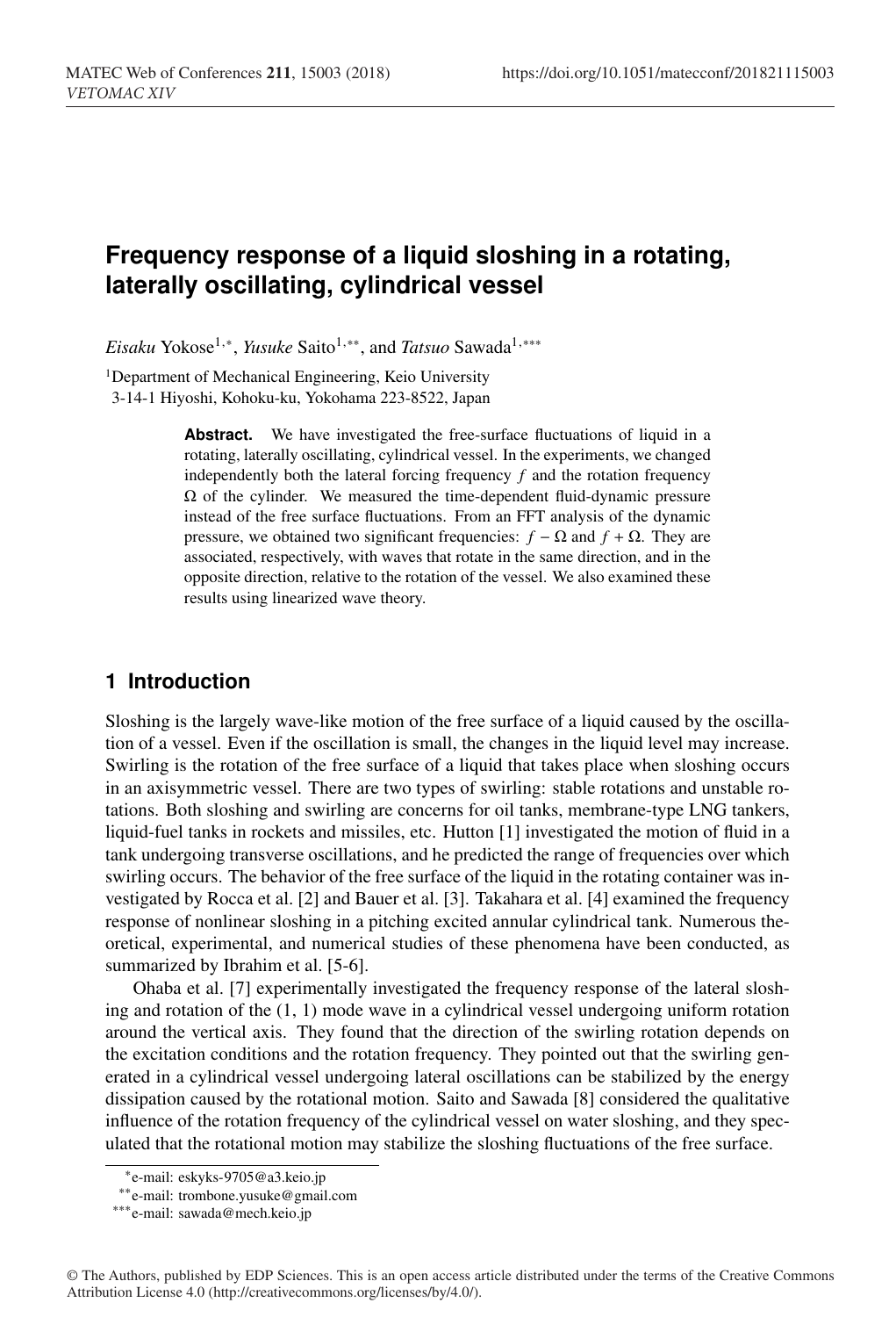In the present study, we clarify the dynamic characteristics of swirling in a rotating, laterally oscillating, cylindrical vessel. We measured the time-dependent dynamic pressure of the liquid on the wall of the vessel instead of the free-surface displacement of the liquid. The experimental parameters are the lateral forcing frequency, the rotation frequency of the cylindrical vessel, the liquid depth, and the viscosity of the liquid. We have also carried out a theoretical analysis in order to understand the experimental results.

# **2 Experimental apparatus**

The experimental apparatus is shown in Fig. 1. The cylindrical vessel, made of acrylic, has a height of 200 mm and an inner diameter of 99 mm. It is connected to a DC motor fixed directly to the oscillating table. The cylindrical vessel is caused to oscillate laterally by an oscillation generator. The forcing frequency  $f$  of the oscillation and the rotation frequency  $Ω$  produced by the DC motor are both continuously variable. We fixed the amplitude of the lateral oscillation to be *a* = 1.5 mm and the liquid depth to be *h* = 30 mm throughout the experiments. We used a mixture of water and glycerin as the test liquid so that the viscosity of the liquid can be changed by varying the amount of glycerin relative to water.

The pressure sensor, which is connected to a radio-signal processing system, is embedded in the inner wall of the cylindrical vessel 13 mm from the bottom. We measured the fluid-dynamic pressure instead of the free-surface displacement because both change in synchrony. Specifically, we recorded the difference  $\Delta p$  between the maximum and minimum of the pressure fluctuations measured by the pressure sensor. We used ∆*p* as a measure of the magnitude of sloshing and swirling during the lateral oscillations. In addition, we have investigated the frequency components of the free-surface behavior using a Fast Fourier Transform (FFT) analysis.

# **3 Linearized theory**

The analytical model we used is shown in Fig. 2. Here, *R* is the radius of the cylindrical vessel,  $\xi$  is the angular velocity of the vessel,  $\omega$  is the angular frequency of lateral oscillation,



Figure 1. Experimental apparatus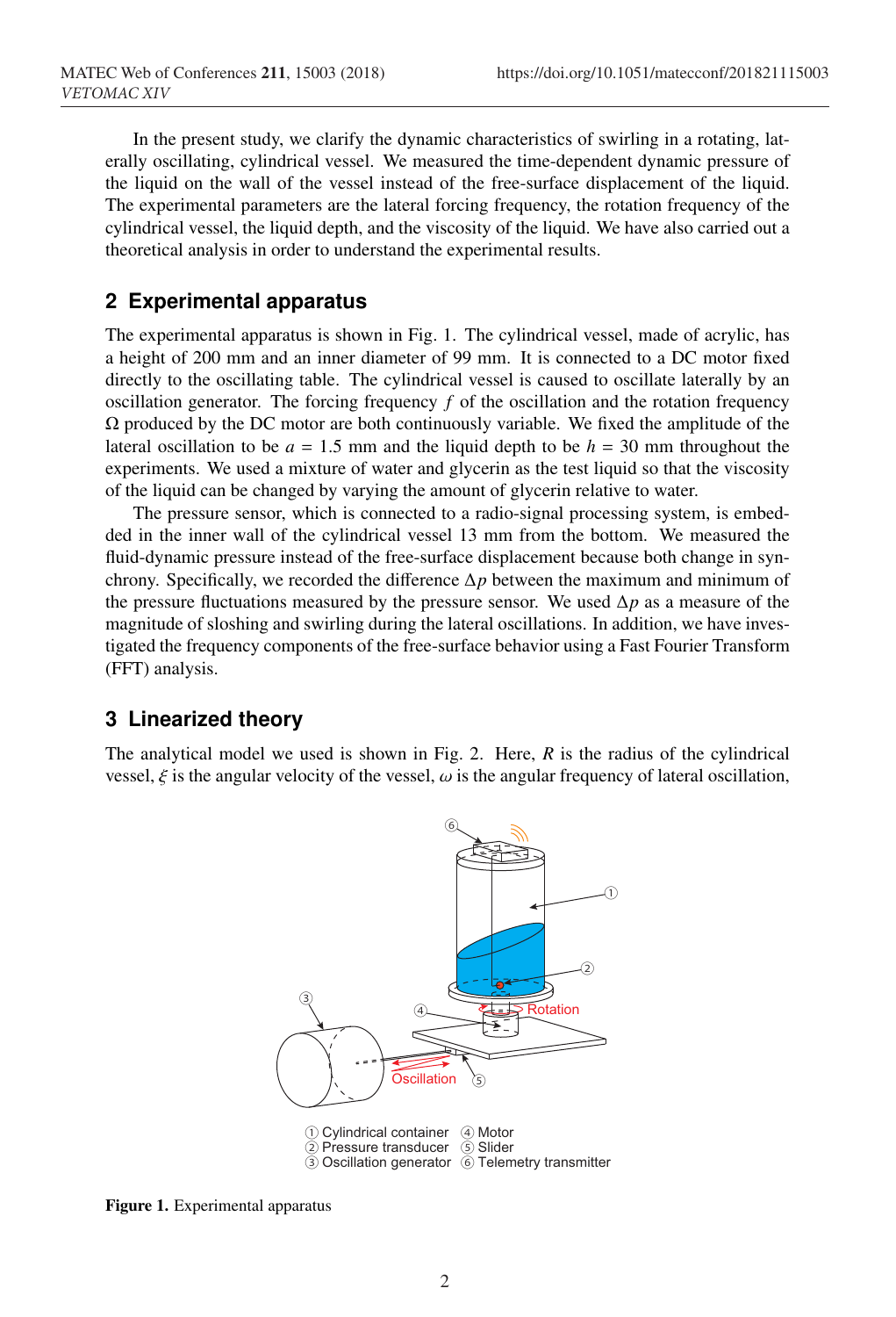

Figure 2. Analytical model of the cylindrical vessel

and *i* is the imaginary unit, If the motions are irrotational and the fluid is incompressible, a velocity potential  $\phi$  exists that satisfies the continuity equation. It also satisfies the Laplace equation in cylindrical coordinates:

$$
\frac{1}{r}\frac{\partial}{\partial r}\left(r\frac{\partial\phi}{\partial r}\right) + \frac{1}{r^2}\frac{\partial^2\phi}{\partial\theta^2} + \frac{\partial^2\phi}{\partial z^2} = 0.
$$
 (1)

Because the fluid is inviscid, the boundary conditions at the side walls and the bottom are respectively given by

$$
\left. \frac{\partial \phi}{\partial r} \right|_{r=R} = 0 \quad \text{and} \quad \left. \frac{\partial \phi}{\partial z} \right|_{z=-h} = 0. \tag{2}
$$

Because the dynamic, free-surface boundary condition is the requirement that the pressure at the free surface be the constant atmospheric pressure, we apply the unsteady, irrotational Bernoulli equation at the free surface:

$$
\frac{\partial \phi}{\partial t} + \frac{1}{2} |\nabla \phi|^2 + \frac{p}{\rho} + \Gamma = f(t),\tag{3}
$$

where

$$
\Gamma = -\frac{ar}{2} \left[ (\omega + \xi)^2 e^{i[(\omega + \xi)t - \theta]} + (\omega - \xi)^2 e^{i[(\omega - \xi)t + \theta]} \right] + gz,
$$
\n(4)

and  $f(t)$  is an arbitrary function of time. Here *p* is the pressure,  $\rho$  is the liquid density, and g is the gravitational acceleration.  $\Gamma$  is the potential of the external force that is represented by inertial and gravitational forces. Because the fluid velocity is assumed to be small and the rotating velocity of the cylindrical vessel is constant, Coriolis force and the force caused by the rotational motion are considered to be infinitesimally small. Then Eq. (3) becomes

$$
\left(\frac{\partial^2 \phi}{\partial t^2} + g \frac{\partial \phi}{\partial z}\right)_{z=0} = \frac{i a r}{2} \left[ (\omega + \xi)^3 e^{i[(\omega + \xi)t - \theta]} + (\omega - \xi)^3 e^{i[(\omega - \xi)t + \theta]} \right].
$$
 (5)

Solving Eq. (1) using the given boundary conditions, we obtain

$$
\phi = \sum_{m=1}^{\infty} \sum_{n=1}^{\infty} \left[ \cosh \{k_{mn}(z+h)\} \left\{ F_{mn} J_m(k_{mn}r) \cos(m\theta + \delta_m) \cos(\omega_{mn}t + \epsilon_{mn}) - \frac{ar}{2 \cosh(k_{mn}h)} \left[ \frac{(\omega + \xi)^3}{\omega_{mn}^2 - (\omega + \xi)^2} \sin \{(\omega + \xi)t - \theta \} + \frac{(\omega - \xi)^3}{\omega_{mn}^2 - (\omega - \xi)^2} \sin \{(\omega - \xi)t + \theta \} \right] \right\},\tag{6}
$$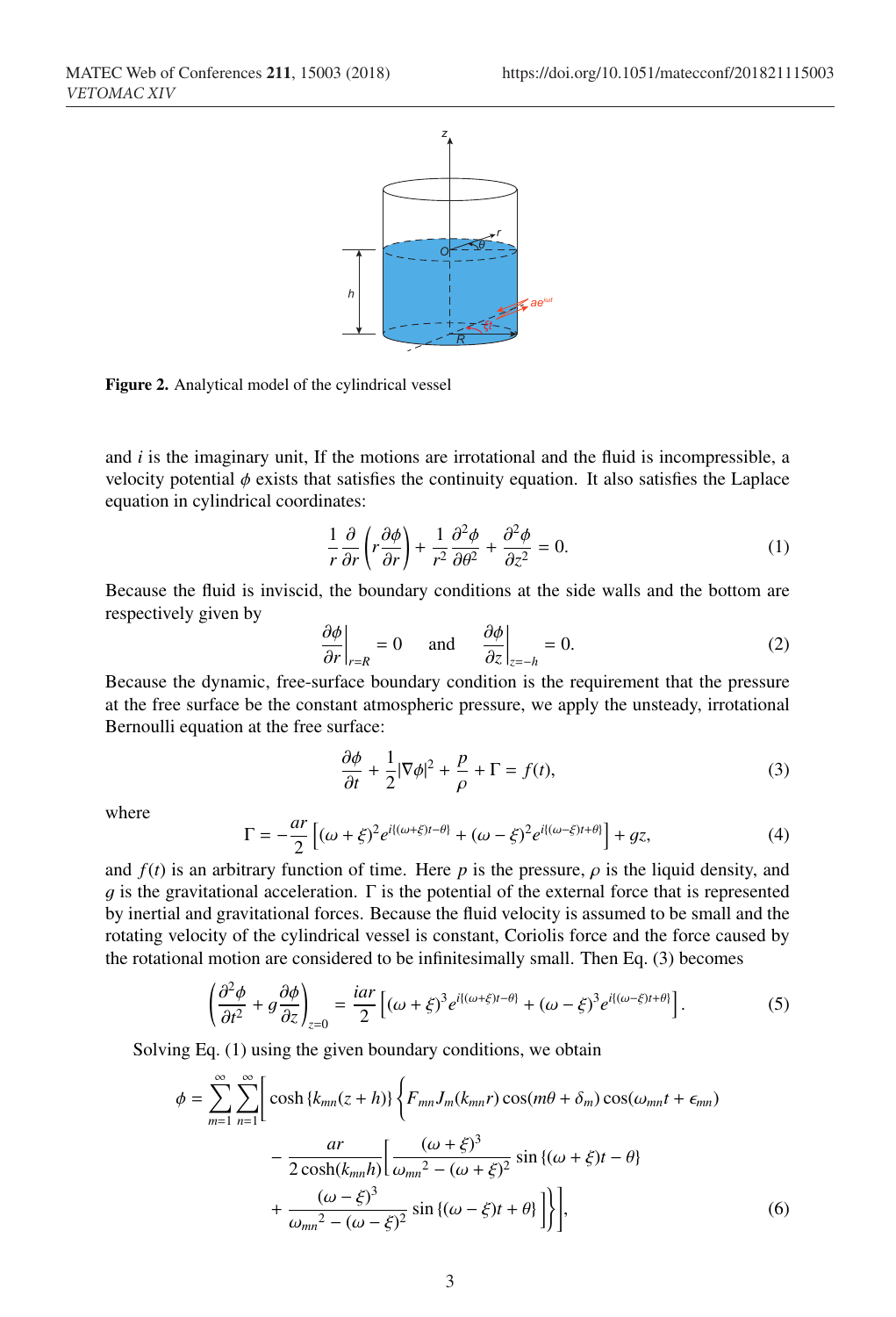where *m* and *n* are integers ( $m = 1, 2, 3, \dots$ ,  $n = 1, 2, 3, \dots$ ) that represent the  $(m, n)$  oscillation mode. Further,  $J_m$  is the Bessel function of the first kind of order *m*, and  $F_{mn}$ ,  $\delta_{mn}$ , and  $\epsilon_{mn}$  are arbitrary constants. The quantities  $k_{mn}$  and  $\omega_{mn}$  are constants that satisfy the following equations:

$$
\left. \frac{dJ_m(k_{mn}r)}{dr} \right|_{r=R} = 0, \quad \text{and} \quad \omega_{mn} = \sqrt{gk_{mn}\tanh(k_{mn}h)}.
$$
 (7)

From Eqs. (3), (4) and (6), we obtain the pressure fluctuation ∆*p* as

$$
\Delta p = 2\pi^2 \rho a r(f + \Omega)^2 \left\{ \sum_{m=1}^{\infty} \sum_{n=1}^{\infty} \frac{\cosh\{k_{mn}(z+h)\}(f+\Omega)^2}{\cosh(k_{mn}h)\{f_{mn}^2 - (f+\Omega)^2\}} + 1 \right\} \cos\{\theta - 2\pi (f+\Omega)t\}
$$
  
+ 
$$
2\pi^2 \rho a r(f - \Omega)^2 \left\{ \sum_{m=1}^{\infty} \sum_{n=1}^{\infty} \frac{\cosh\{k_{mn}(z+h)\}(f-\Omega)^2}{\cosh(k_{mn}h)\{f_{mn}^2 - (f-\Omega)^2\}} + 1 \right\} \cos\{\theta + 2\pi (f-\Omega)t\}. \tag{8}
$$

Here, the angular frequencies are replaced by the normal-mode frequencies for the convenience of the experiment:

$$
\omega = 2\pi f
$$
,  $\xi = 2\pi \Omega$ , and  $\omega_{mn} = 2\pi f_{mn}$ .



Figure 3. Theoretical frequency response of the pressure fluctuation



**Figure 4.** Frequency response of the pressure fluctuation for viscosity  $\mu = 1.0$  mPa·s and  $\Omega = 1.2$  Hz.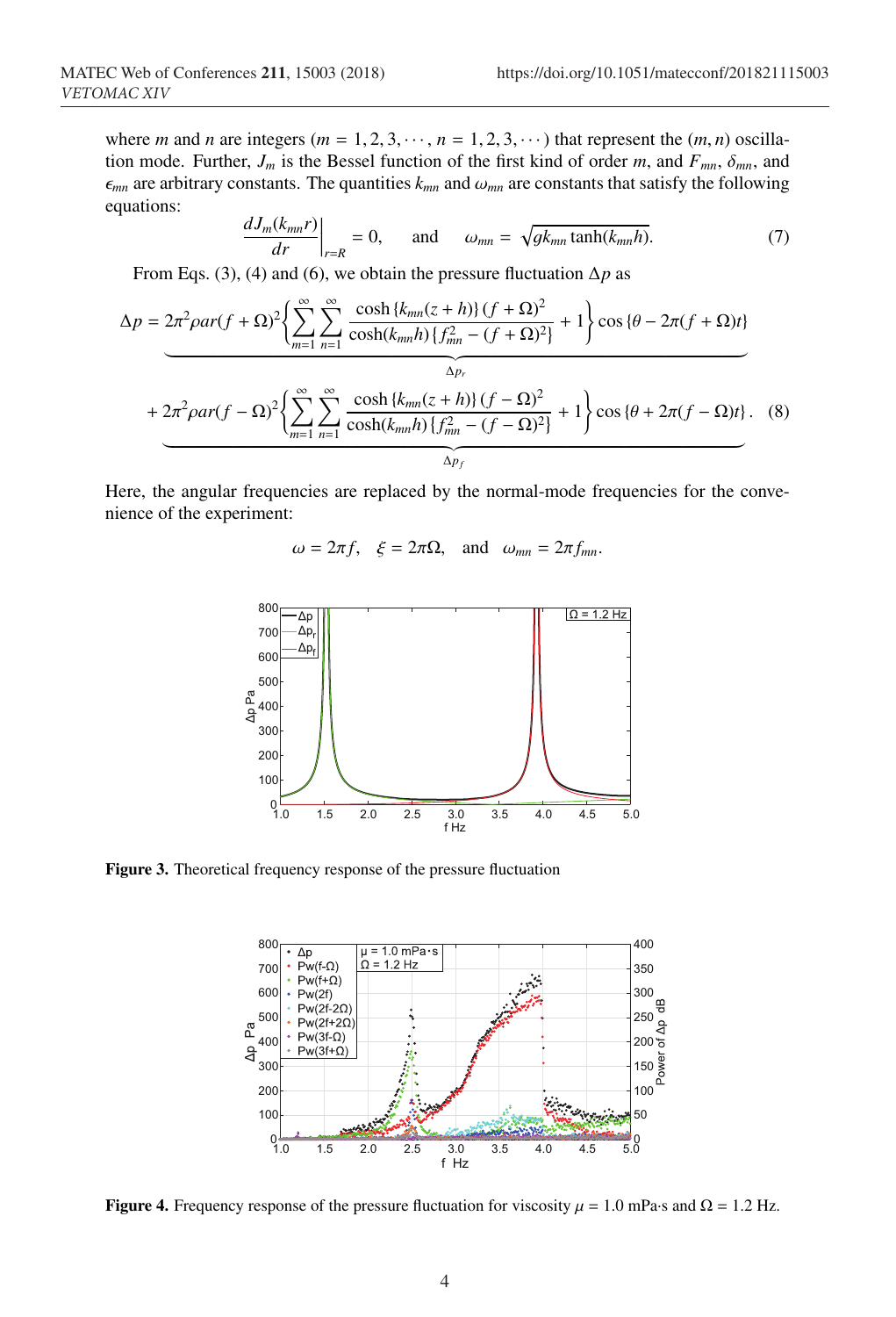The quantity  $\Delta p$  has many frequency components, as indicated in Eq. (8). The dominant frequencies correspond to the mode with  $m = 1$  and  $n = 1$ . Figure 3 shows the frequency response  $\Delta p$  predicted for the location of the pressure sensor ( $z = -17$  mm) for a rotation frequency  $\Omega = 1.2$  Hz. Here  $m = 1$  and  $n = 1$ . There are two resonant frequencies, which correspond to the terms  $\Delta p_r$  and  $\Delta p_f$  given in Eq. (8).

### **4 Results and discussions**

Figures 4 shows the experimental results for the frequency response of the pressure fluctuation  $\Delta p$  for a viscosity  $\mu = 1.0$  mPa·s; the test liquid is only water in this case. The quantity  $\Delta p$  has two resonant frequencies, as given by the theoretical results shown in Fig. 3. When the forcing frequency *f* increases to the first resonant frequency, swirling of the free surface occurs, but with a rotational direction opposite to that of the cylindrical vessel. When the forcing frequency passes the first resonant frequency, the swirling disappears, and the oscillation of the free surface becomes like a standing wave. As the forcing frequency increases, approaching the second resonant frequency, swirling of the free surface appears again, but in this case the direction of rotation is the same as that of the cylindrical vessel. The swirling



**Figure 5.** Frequency response of the pressure fluctuation for  $\Omega = 0.0$  Hz with liquids of different viscosities



**Figure 6.** Frequency response of the pressure fluctuation for  $\Omega = 1.2$  Hz with liquids of different viscosities